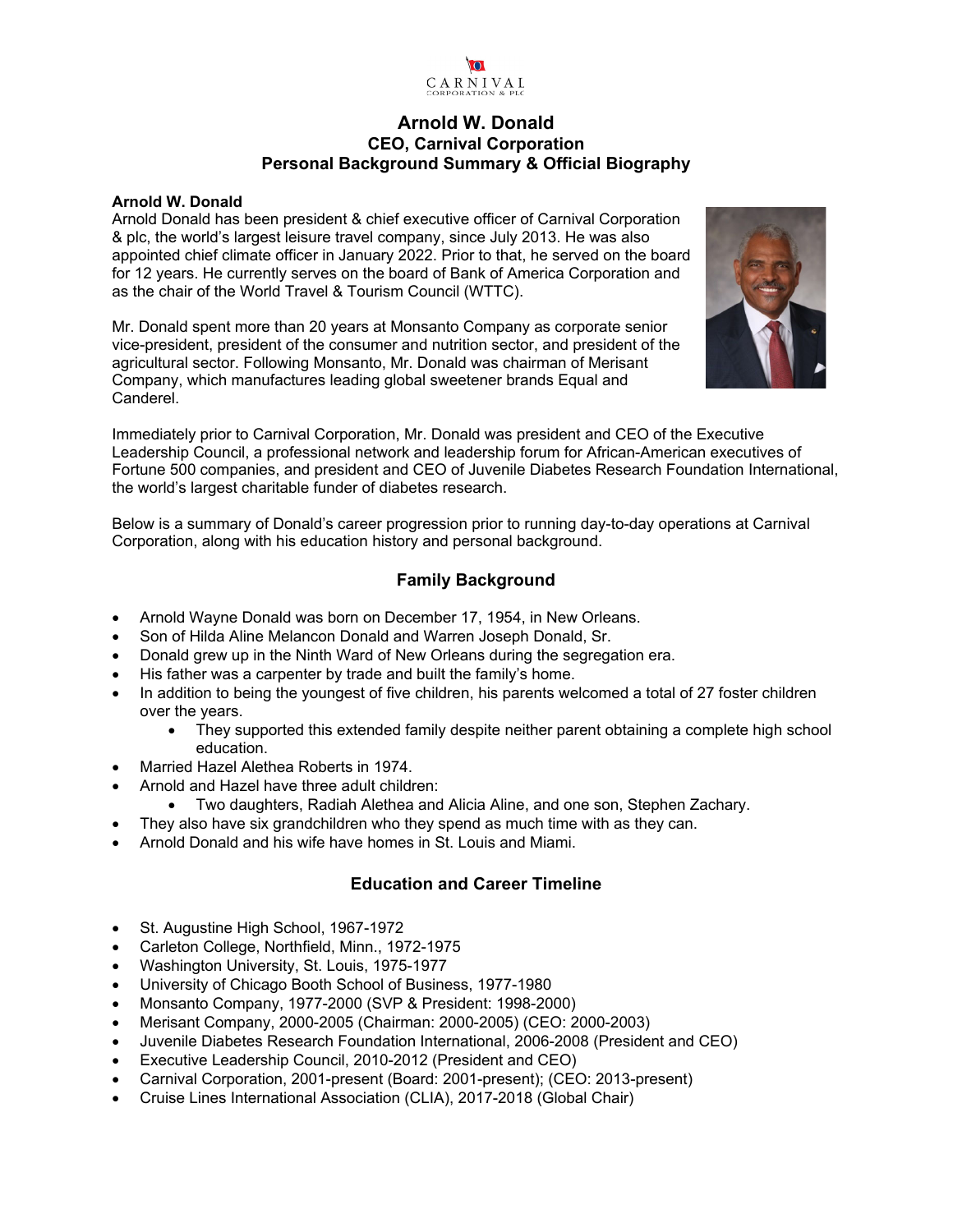

World Travel & Tourism Council (WTTC), 2021-present (Chair)

## **Education Background**

#### **St. Augustine High School | 1967-1972**

- Donald attended St. Augustine High School, an African-American, all-boys Catholic school in New Orleans.
	- Three times a day over the PA system the school would announce to the students, "Gentlemen prepare yourselves, one day you're going to run the world."
	- As a junior, Donald declared that it was his goal to become a general manager at a Fortune 50 science-based global company (although he now admits he wasn't even sure he knew what that meant at the time).
- Received numerous scholarship offers, including Yale, Princeton, Stanford and the U.S. Military Academy at West Point, in addition to Carleton College.

### **Carleton College | 1972-1975**

- Decided to attend Carleton College, a smaller liberal arts school in Northfield, Minnesota.
- Met his wife Hazel while both were touring campus prior to attending the school.
- Earned a B.A. in economics from Carleton College.
- Recognized as a National Achievement Scholar.

#### **Washington University in St. Louis | 1975-1977**

- Attended Washington University in St. Louis on a scholarship.
- He was a student in the Dual Degree, or 3-2, Engineering Program.
- Chose to pursue two distinct degrees to improve his chances of acceptance to an elite-level business program.
- Earned a B.S. in mechanical engineering.
- First national vice president of the National Society of Black Engineers.

#### **University of Chicago Booth School of Business | 1977-1980**

- Attended the University of Chicago Booth School of Business.
- Earned an M.B.A. in finance and international business.

### **Career Progression**

### **Monsanto Company | 1977-2000**

*Intern, 1974-1977 Industrial Chemical Sales, 1977 Product Supervisor, Research Analyst President of Agricultural Sector, 1995-1998 Corporate Senior Vice President & President, Nutrition and Consumer Sector, 1998-2000* 

- Donald began at Monsanto as an intern and the company made him a job offer contingent upon his graduation from college.
- Donald worked at the leading global developer of agricultural products and consumer goods from 1980-2000, after having interned at the company for three years.
- Held various leadership positions, including specialty crops director, lawn and garden business director, vice president and general manager of crop protection products, senior vice president and general manager of the North American division.
- Was responsible for overseeing Monsanto's popular Roundup weed-killing products.
- In 1996, he was recognized by the agricultural industry as Agri-Marketer of the Year.
- Named Executive of the Year by Black Enterprise Magazine in 1997.

**Merisant Company | 2000-2005**  *CEO, 2000-2003*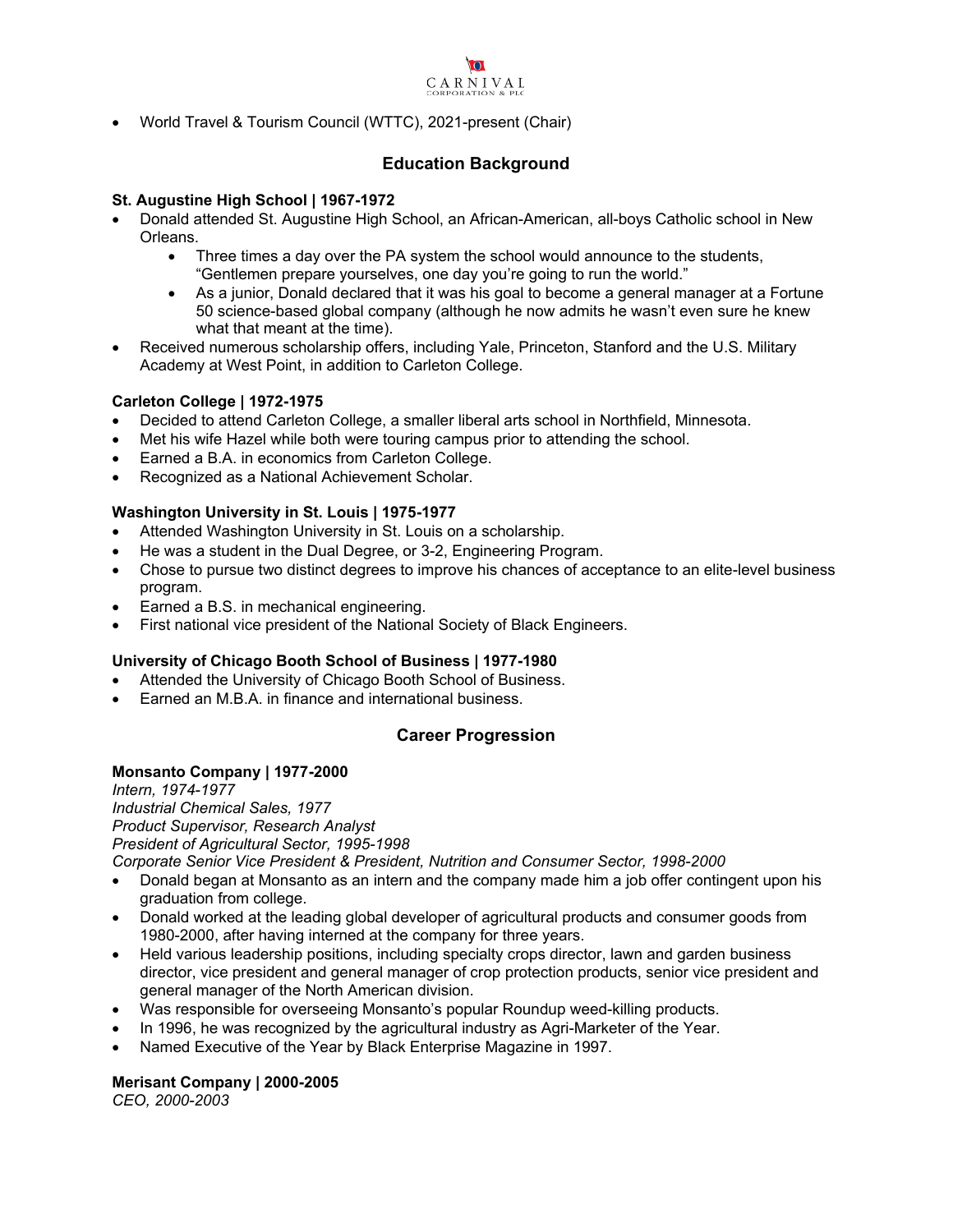

*Chairman, 2000-2005* 

- Donald was at Merisant Company from March 2000 to November 2005, including serving as chairman and CEO.
- Donald helped form the company, joining with a group of investors to buy the company's line of artificial sweeteners.
- The company marketed 19 different sweeteners around the world, including Equal.
- Donald was involved in positioning Equal as an effective alternative to sugar for the increasing population of people diagnosed with Type 2 diabetes.

#### **Juvenile Diabetes Research Foundation International | 2006-2008**  *President and CEO*

- The leading global organization funding Type 1 diabetes research.
- President and CEO from January 2006 to February 2008.

### **Executive Leadership Council | 2010-2012**

*President and CEO* 

- Association of top African-American executives dedicated to increasing opportunities for minorities at top-tier companies.
- President and CEO from November 2010 until June 2012.

#### **Carnival Corporation | 2013-present**

*President, CEO and Chief Climate Officer* 

- Donald joined the board of directors in 2001.
- Donald came out of semi-retirement to accept the position of president and CEO of Carnival Corporation in 2013, after being recommended to the board by chairman and then-CEO Micky Arison (son of the company's founder Ted Arison) who sought to separate the chairman and CEO titles to align with UK corporate governance guidelines.
- While he frequently acknowledges he originally hesitated, he now often says if he had known how enjoyable and fulfilling the experience would have been, he would have "begged for the opportunity."
- Since becoming CEO, Donald has led a period of remarkable turnaround and growth for Carnival Corporation, including doubling the stock price, doubling earnings, doubling return on invested capital and changing how company does business by having brands work together to leverage scale, generate new sources of revenue, realize cost efficiencies and share best practices.
- In January 2022, Donald was also appointed chief climate officer.

#### **Cruise Lines International Association (CLIA) | 2017-2018**

*Global Chairman* 

- The world's largest cruise industry trade association and leading authority of the global cruise community.
- Donald was appointed as global chair in January 2017, and completed his two-year term in the position at the end of 2018.

### **World Travel & Tourism Council (WTTC) | 2021-present**

*Chair* 

- The World Travel & Tourism Council (WTTC), a volunteer organization of over 200 global business leaders that includes the chairs, presidents and CEOs of top travel and tourism companies, is the global authority on the travel sector's economic, employment and social impacts.
- Donald was appointed as chair in April 2021.

### **Current Board Appointments**

- Carleton College Board of Trustees, 1995-present
- Missouri Botanical Garden, 2001-present
- Washington University (St. Louis) Board of Trustees, 2011-present
- Bank of America Corporation, 2013-present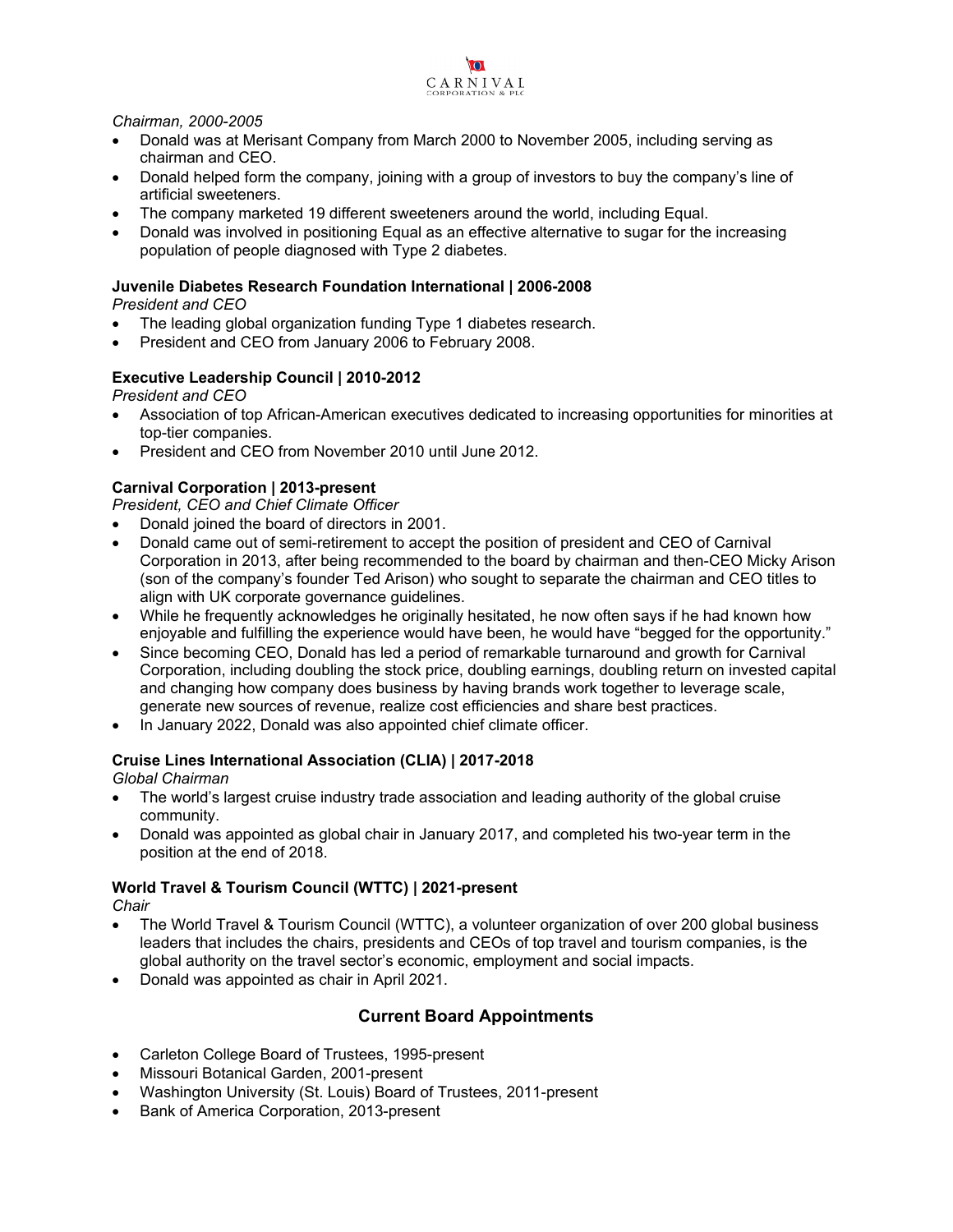# $\Omega$ CARNIVAL

Greater New Orleans Foundation, present

## **Past Board Positions**

- Oil-Dri Corporation of America
- The Scotts Company
- The Laclede Group, Inc.
- Russell Corporation
- BJC Healthcare
- Crown Holdings, Inc.

## **Additional Leadership Positions**

- Appointed by President Clinton to serve on President's Export Council (PEC), November 1998
- Appointed by Governor of Missouri to the Missouri Life Sciences Research Committee, 2001
- Re-appointed by President Bush to the PEC, February 2003
- National Advisory Council for Washington University School of Engineering, present
- Catalyst CEO Champions for Change, present
- President of the Leadership Center of Greater St. Louis
- Corporate roundtable member of the Keck Graduate Institute of Applied Life Science
- Corporate roundtable Member of the Caux Roundtable

## **Awards and Honors**

- Named Executive of the Year by Black Enterprise Magazine, 1997
- Received the Washington University Distinguished Alumni Award, 1998
- Received the Eagle Award from the National Eagle Leadership Institute, 1999
- Received the Black Engineers President's Award, 2000
- Named No. 17 on Fortune Magazine's list of "The 50 Most Powerful Black Executives in America," July 2002
- Received the Business Leadership award from The Trumpet Awards Foundation, 2015
- Named Maritime Person of the Year by the Propeller Club of the Port of New Orleans, 2015
- Carnival Corporation named one of 100 Best Corporate Citizens by Corporate Responsibility Magazine (CR Magazine), 2016, 2017, 2018, 2019, 2020
- First travel industry executive to deliver opening keynote at CES, 2017
- Named No. 1 on EMpower 100 Ethnic Minority Leaders List presented by Financial Times, 2017
- Carnival Corporation honored for supporting women's leadership and workplace diversity as part of the Catalyst CEO Champions for Change initiative, 2017
- Named among the 100 Most Powerful Executives in Corporate America by Black Enterprise Magazine, 2017
- Carnival Corporation recognized by Fast Company as being among the "Top 10 Most Innovative Companies" in both the design and travel categories for the development of Ocean Medallion™, 2017
- Carnival Corporation earned perfect score in Human Rights Campaign's Corporate Equality Index (CEI), 2017, 2018, 2019, 2020, 2021, 2022
- Carnival Corporation named one of America's Best Large Employers by Forbes, 2018, 2019, 2021
- Carnival Corporation named to first-ever NAACP Equity, Inclusion and Empowerment Index, 2018
- Received the CEO of the Year Award in the Best By Farr awards, 2018
- Carnival Corporation named one of America's Best Employers for Diversity by Forbes, 2019, 2020
- Carnival Corporation named one of America's Best Employers for New Graduates by Forbes, 2019
- Carnival Corporation named among America's Most Responsible Companies by Newsweek, 2019, 2021
- Carnival Corporation named among World's Best Employers by Forbes, 2021
- Named among South Florida Business Journal's Top 250 Power Leaders, 2019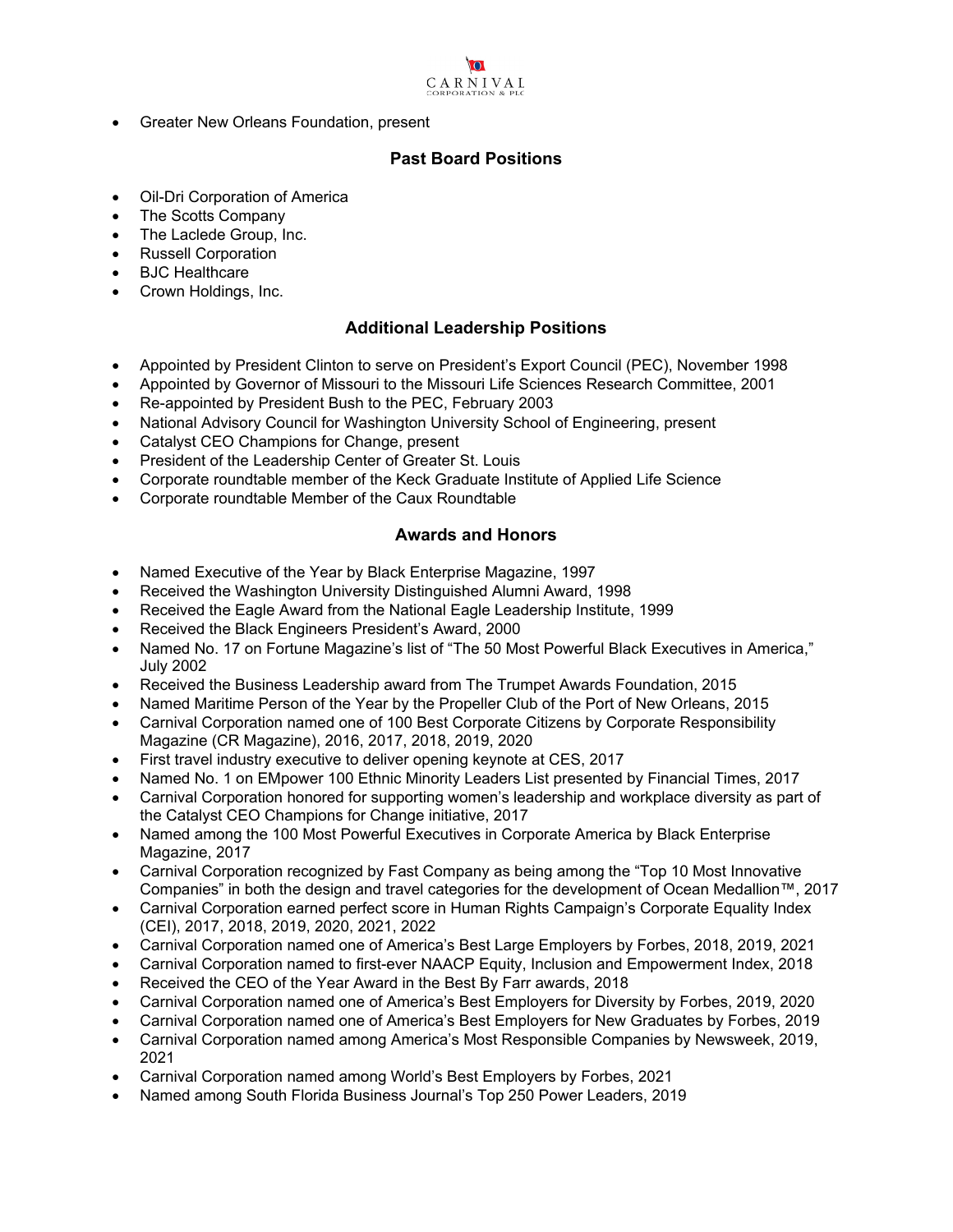

- Named to Florida Trend's annual list of Florida's 500 Most Influential Business Leaders, 2019
- Named one of the Most Influential Black Executives in Corporate America by Savoy magazine, 2020
- Carnival Corporation named one of America's Best Employers for Women by Forbes, 2020
- Carnival Corporation named among World's top Female-Friendly Companies by Forbes, 2021
- Named Best Place to work in 2021 by Glassdoor, 2021
- Carnival Corporation named among Best Companies for Latinos to Work by Latino Leaders Magazine, 2021

# **ARNOLD DONALD – OFFICIAL COMPANY BIOGRAPHY**

#### **Arnold W. Donald**

President, Chief Executive Officer & Chief Climate Officer Carnival Corporation & plc

Arnold Donald is president, chief executive officer and chief climate officer of Carnival Corporation & plc. Carnival Corporation is one of the world's largest leisure travel companies with a portfolio of nine of the world's leading cruise lines sailing to all seven continents. With operations in North America, Australia, Europe and Asia, its portfolio features Carnival Cruise Line, Princess Cruises, Holland America Line, Seabourn, P&O Cruises (Australia), Costa Cruises, AIDA Cruises, P&O Cruises (UK) and Cunard.

Together, these brands comprise the world's largest cruise company with a fleet of more than 90 ships visiting over 700 ports around the world. A total of nine new ships are scheduled to be delivered to Carnival Corporation's brands through 2025. Carnival Corporation & plc also operates Holland America Princess Alaska Tours, the leading tour company in Alaska and the Canadian Yukon. Traded on both the New York and London Stock Exchanges, Carnival Corporation & plc is the only group in the world to be included in both the S&P 500 and the FTSE 250 indices.

Mr. Donald has been president and CEO of Carnival Corporation since July 2013. He was also appointed chief climate officer in January 2022. Prior to that, he served on the board for 12 years. He currently serves on the board of Bank of America Corporation and as the chair of the World Travel & Tourism Council.

Mr. Donald spent more than 20 years at Monsanto Company as corporate senior vice president, and president of the Consumer and Nutrition sector and president of the agricultural sector. After leaving Monsanto, Mr. Donald was chairman of Merisant Company, whose products include the leading global sweetener brands Equal and Canderel.

Immediately prior to Carnival Corporation, Mr. Donald was a founder and president and chief executive officer of the Executive Leadership Council, a professional network and leadership forum for African-American executives of Fortune 500 companies, and the president and chief executive officer of the Juvenile Diabetes Research Foundation International, the largest charitable funder of diabetes research in the world.

A native of New Orleans, Mr. Donald received a Bachelor of Arts degree from Carleton College in Northfield, Minnesota, a Bachelor of Science degree in mechanical engineering from Washington University in St Louis, and a Masters of Business Administration from the University of Chicago Graduate School of Business.

Mr. Donald has a strong commitment to higher education and serves on the boards of two of his alma maters, Carleton College and Washington University in St. Louis. He is also on the boards of the Greater New Orleans Foundation and St. Louis-based BJC Healthcare, among others.